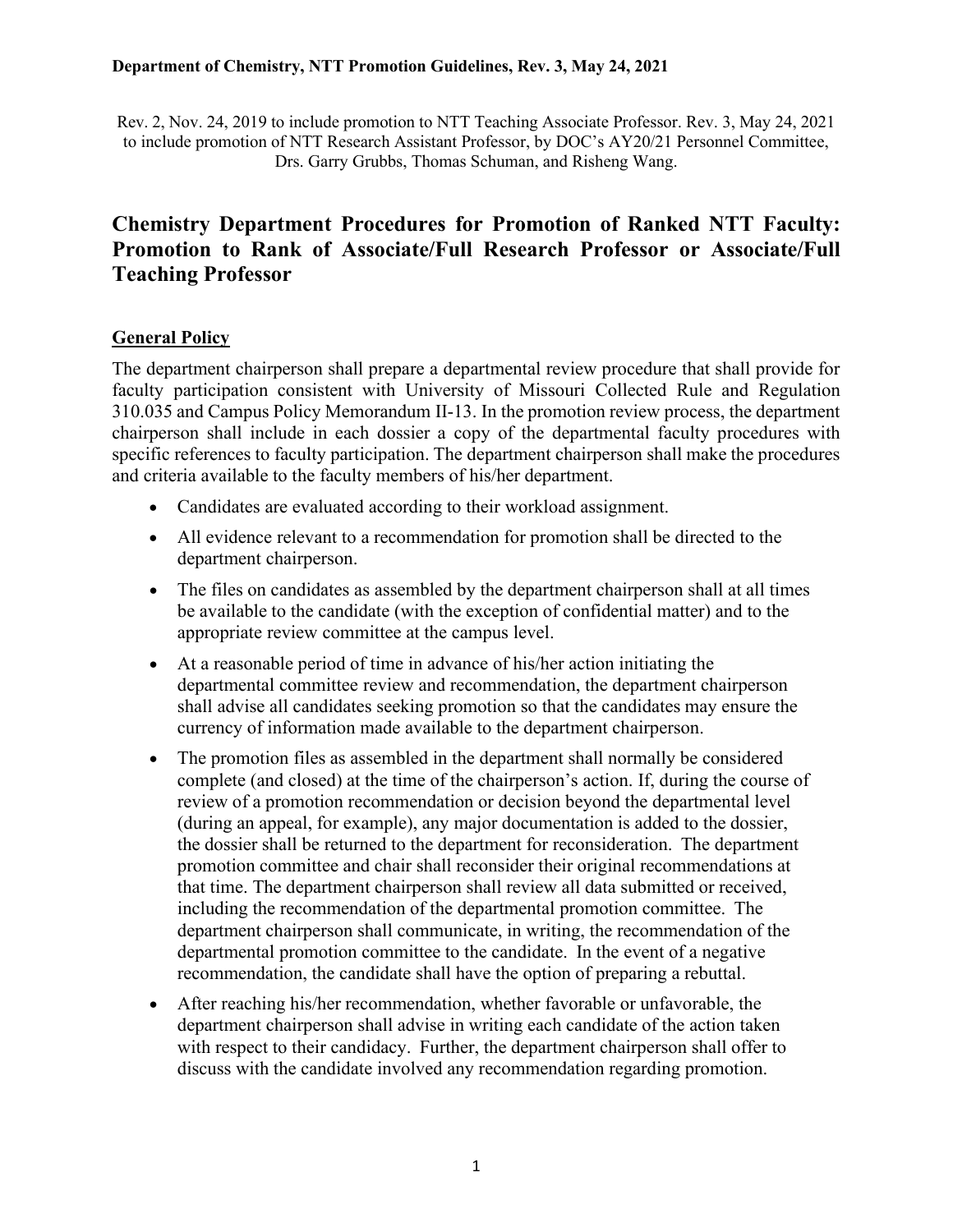#### **Department of Chemistry, NTT Promotion Guidelines, Rev. 3, May 24, 2021**

• In the event of a negative recommendation, the candidate shall have the option of preparing a rebuttal. All recommendations by the department chairperson along with all documentation and attachments shall be forwarded to the Provost. Each dossier shall follow the general outline available from the office of the Provost. Appendices of supporting material may be submitted but should be assembled in a separate package.

Evaluation of NTT faculty performance should relate to the primary purpose of their appointment –teaching or research– as well as service and professional activities related to that primary responsibility.

### **Membership of the Departmental Promotion Committee**

### *For Promotion to NTT Associate Research Professor or NTT Associate Teaching Professor*

The departmental promotion review committee for promotion to the rank of associate professor is made up of all the associate professors and above in the department. In the case of promotion to the rank of NTT Associate Research Professor or NTT Associate Teaching Professor, respectively, this committee will be expanded to include at least one NTT Research Associate Professor or above or NTT Teaching Associate Professor or above, respectively. If there are no NTT faculty aligning with this criterion in the department, an out of department NTT faculty will be sought from the campus and/or system ranks.

### **Attributes for an NTT Associate Research Professor**

*Candidates should demonstrate most or all of the following:*

- National recognition as an expert in their discipline or field of specialization. Development of an international reputation is to be considered as additional evidence in support of promotion.
- Excellence in research and capability for continued scholarly contributions.
- A history of external funding and a promising ability to maintain funding for sponsored research.
- Evidence of published scientific works may include refereed journal articles or books, patents, films, videotapes, audiotapes, computer programs, public presentations, or other appropriate delivery channels for scholarly work.
- Evidence of creative and significant service contributions to the profession, including journal and proposal reviewing, professional committees or other appropriate activities.
- Current membership in the graduate faculty is required.
- Experience in advising or serving on advisory committees of graduate students.
- Teaching of courses, while research faculty may participate in the teaching mission to fill an urgent need or provide their expertise as a service to the department, is not to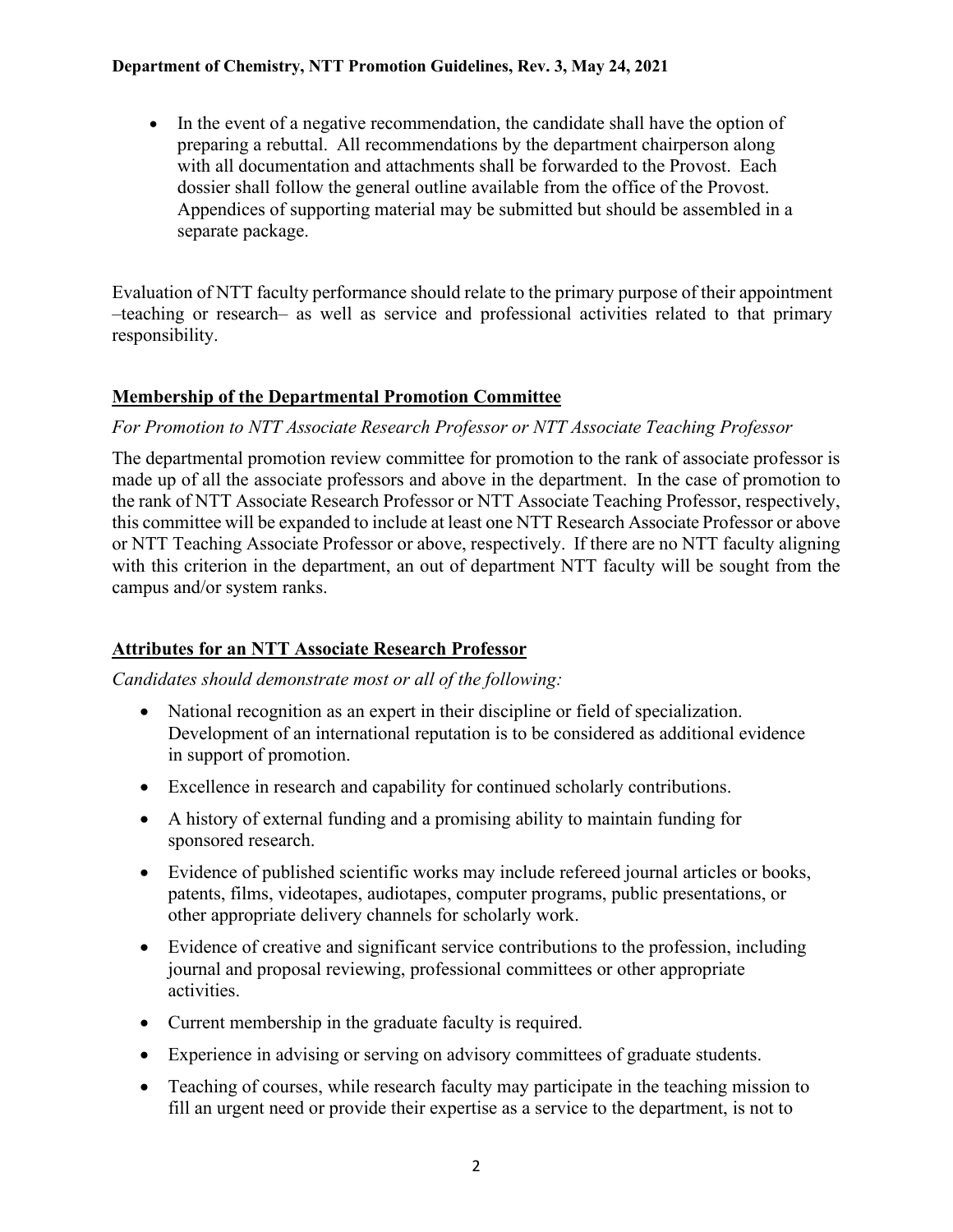be considered during promotion of research faculty, but could be considered as service to the department.

- Evidence of participation of service to department, college, and/or campus (if part of formal workload). These include but are not limited to departmental standing and ad hoc committees, serving on college and/or campus committees, faculty senate, chairing departmental colloquium and seminar series, and participation in FYRE or OURE programs.
- Positive support by external, independent reviewers of the dossier.

# **Attributes for an NTT Associate Teaching Professor**

*Candidates should demonstrate most or all of the following:*

- Maintains responsibility over all assigned teaching workload duties within the university requirements. Duties performed at levels above those requirements, except as provided below, provide additional evidence toward promotion.
- Effectiveness over a period of several years in teaching, based on the assessment by students and peers.
- Production of effective learning support materials in the form of course development, improved teaching techniques, state-of-the-art delivery systems, curricula development, workbooks, and guides.
- Evidence of creative and significant teaching contributions to the profession.
- A record of effective and sustained advisement of undergraduate students.
- A record of service relevant to a teaching career at a university, undergraduate affairs and/or teaching committees.
- A record of presenting at teaching conferences and/or workshops.
- The teaching portfolios of candidates for promotion to the rank of Associate Teaching Professor must include formal peer evaluations conducted by qualified individuals from the candidate's home department to include both teaching/lecture, professionalism in student contact, and learning assessment evaluations.
- Research, while teaching faculty can participate in research for their own interests or for departmental service, is not to be considered during promotion of teaching faculty. One exception to this requirement is where teaching/pedagogical research is documented as part of the promotion dossier.
- Evidence of participation of service to department, college, and/or campus (if part of formal workload). These include but are not limited to departmental standing and ad hoc committees, serving on college and/or campus committees, faculty senate, chairing departmental colloquium and seminar series, and participation in CAFE.
- Positive support by external, independent reviewers of the dossier.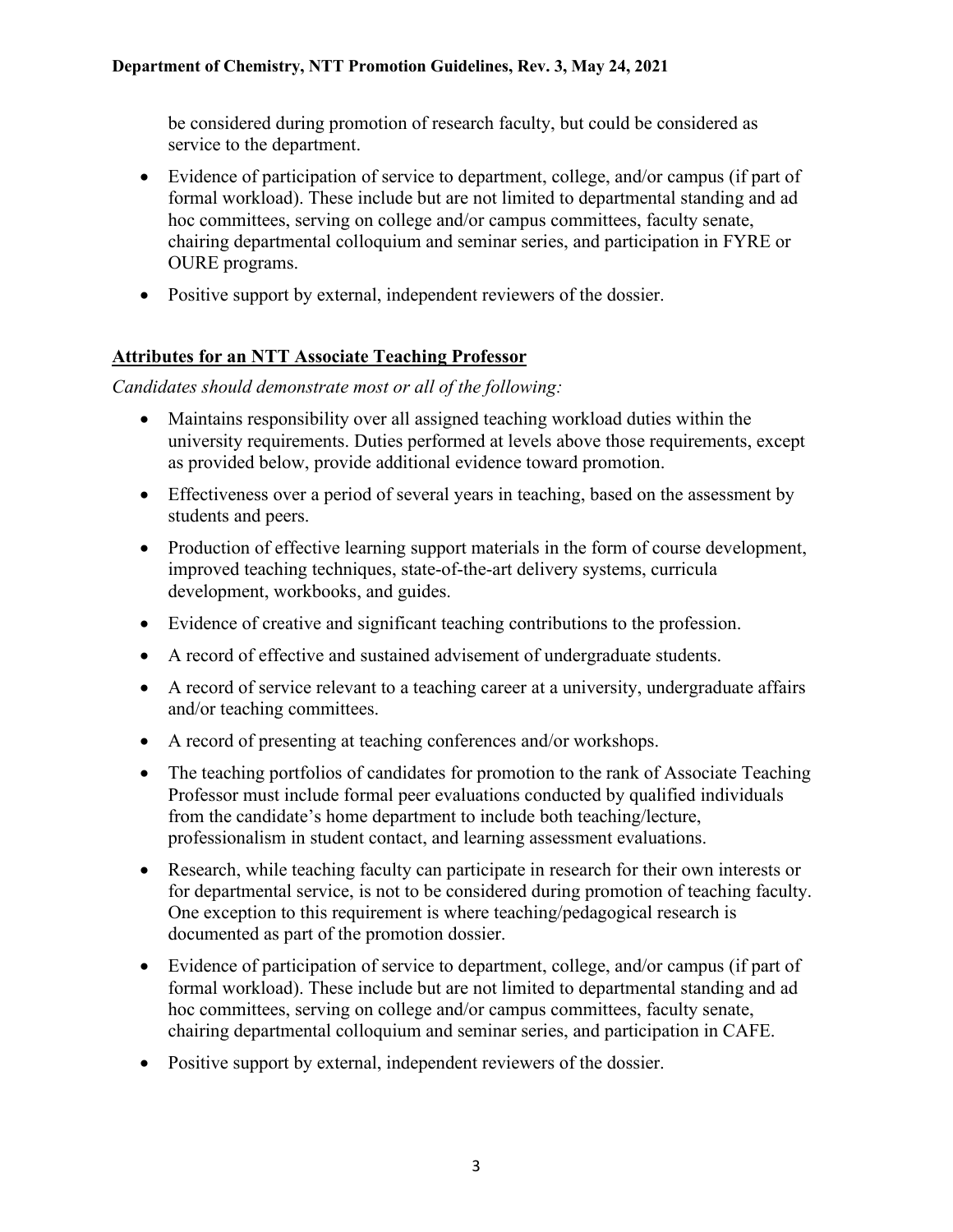# **Membership of the Departmental Promotion Committee**

# *For Promotion to NTT Research Professor or NTT Teaching Professor*

The departmental promotion review committee for promotion to the rank of full professor is made up of all the full professors in the department. In the case of promotion to the rank of NTT Research Professor or NTT Teaching Professor, respectively, this committee will be expanded to include at least one NTT Research Professor or NTT Teaching Professor, respectively. If there are no NTT Research Professors in the department, an out of department NTT Research Professor will be sought from the campus and/or system ranks, and the analogous process will apply to NTT Teaching Professors.

# **Attributes for an NTT Research Professor**

*The candidate for an NTT research position with the title of Research Professor should demonstrate all of the above qualifications for Associate Research Professor and most or all of the following:*

- International recognition as an expert in a field of specialization as indicated by high impact journal publications and patents.
- Leadership within professional societies.
- Sustained ability to secure external funding to support a research program.
- A record showing disciplinary recognition of stature, including service on professional committees or panels, participation in program or application reviews, consultation with regional or national organizations, or other appropriate activities.
- A record of sustained service in response to requests to serve on unit, departmental, college, and/or university committees.
- Expertise in advising graduate students.
- Candidates for promotion to the rank of Research Professor must include peer evaluations by qualified individuals external to the candidate's department.

# **Attributes for an NTT Teaching Professor**

*The candidate for an NTT teaching position with the title of Teaching Professor should demonstrate all of the above qualifications for Associate Teaching Professor and most or all of the following:*

- Sustained recognition by students and peers as a stimulating, inspiring and effective teacher.
- Sustained use of current and appropriate scholarship in the field.
- Excellence in the production of effective learning support materials in the form of course development, improved teaching techniques, state-of-the-art delivery systems, curricula development, workbooks, or guides.